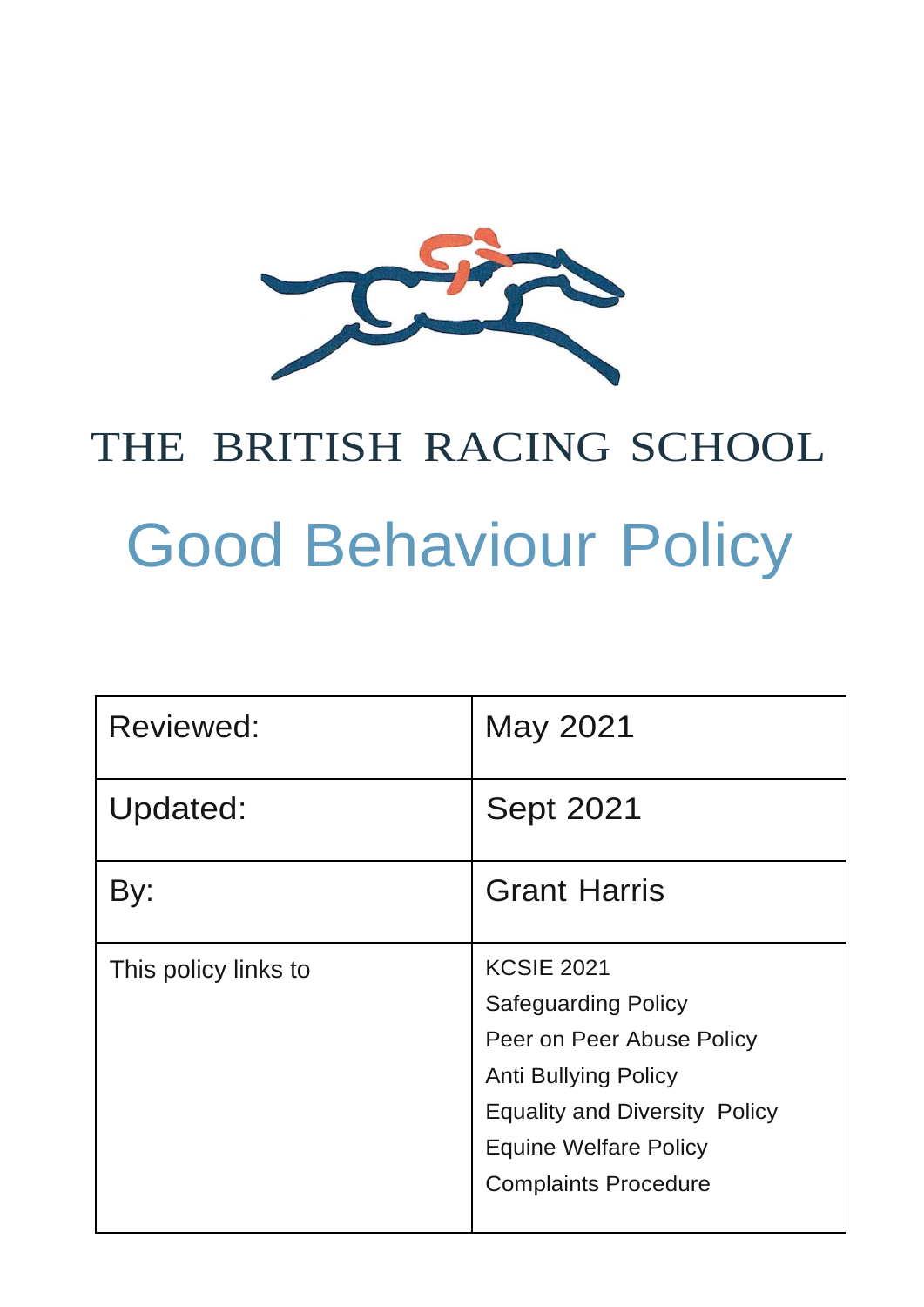# **GOOD BEHAVIOUR POLICY**

# **The primary aim and day to day focus of The British Racing School is to ensure that every trainee is able to realise their true potential, achieve beyond their aspirations.**

In order to achieve this there must be agreed rules about conduct and behaviour and as such trainees are expected to conduct themselves as young adults while on and off the BRS premises. Trainees must remember that they are ambassadors for the BRS at all times.

# **WHAT IS EXPECTED**

In order to ensure that every member of the BRS community is able to learn and work in a safe and secure environment the following is required:

- observance of the highest standards of behaviour and consideration of other people
- the quality of learning, instruction and behaviour are inseparable issues and are the responsibility of all staff
- respect has to be given to be received. Parents, carers, trainees and staff need to operate in a culture of mutual regard
- all individuals will be treated equally
- respect, integrity, courtesy and consideration for others is a normal part of BRS life
- An emphasis on good behaviour is expected in order to form positive and productive working relationships
- Positive aspects of behaviour will be recognised by staff
- poor behaviour will not be tolerated
- sanctions will be applied depending on circumstance and will vary in form
- permanent exclusion is the final sanction (see section below)
- compliance with all BRS policies including but not exclusively BRS safeguarding, disciplinary, health and safety policies

To maintain a happy and ordered learning environment there must be certain agreed rules about how we conduct ourselves. These are laid out below and at induction on arrival.

# **1. Our Mission**

Our mission and vision is to promote the opportunity for all those involved, to be better tomorrow than they are today, in all that they do.

# **2. Relationships**

- Trainees, parents, carers and staff must show good manners, tolerance and careful consideration of others and their views at all times
- Trainees must show respect in their interactions with all adults within the BRS, regardless of position, at all times
- All should have an acceptance that other people have different faiths or beliefs to theirs ( or have none) and this should not be the cause of prejudicial or discriminatory behaviour
- BRS has a ZERO tolerance to racism and bullying. This policy links to BRS Anti Bullying and Equality policies
- Defiance,foul or abusive language and violent behaviour are not acceptable and will not be tolerated from anyone on BRS premises.
- All trainees are encouraged to report any instances of anti-social behaviour
- Trainees and staff must respect both BRS and other people's property
- The BRS recognises that all trainees are vulnerable to and capable of abusing their peers. We take such abuse as seriously as abuse perpetrated by an adult. This includes verbal as well as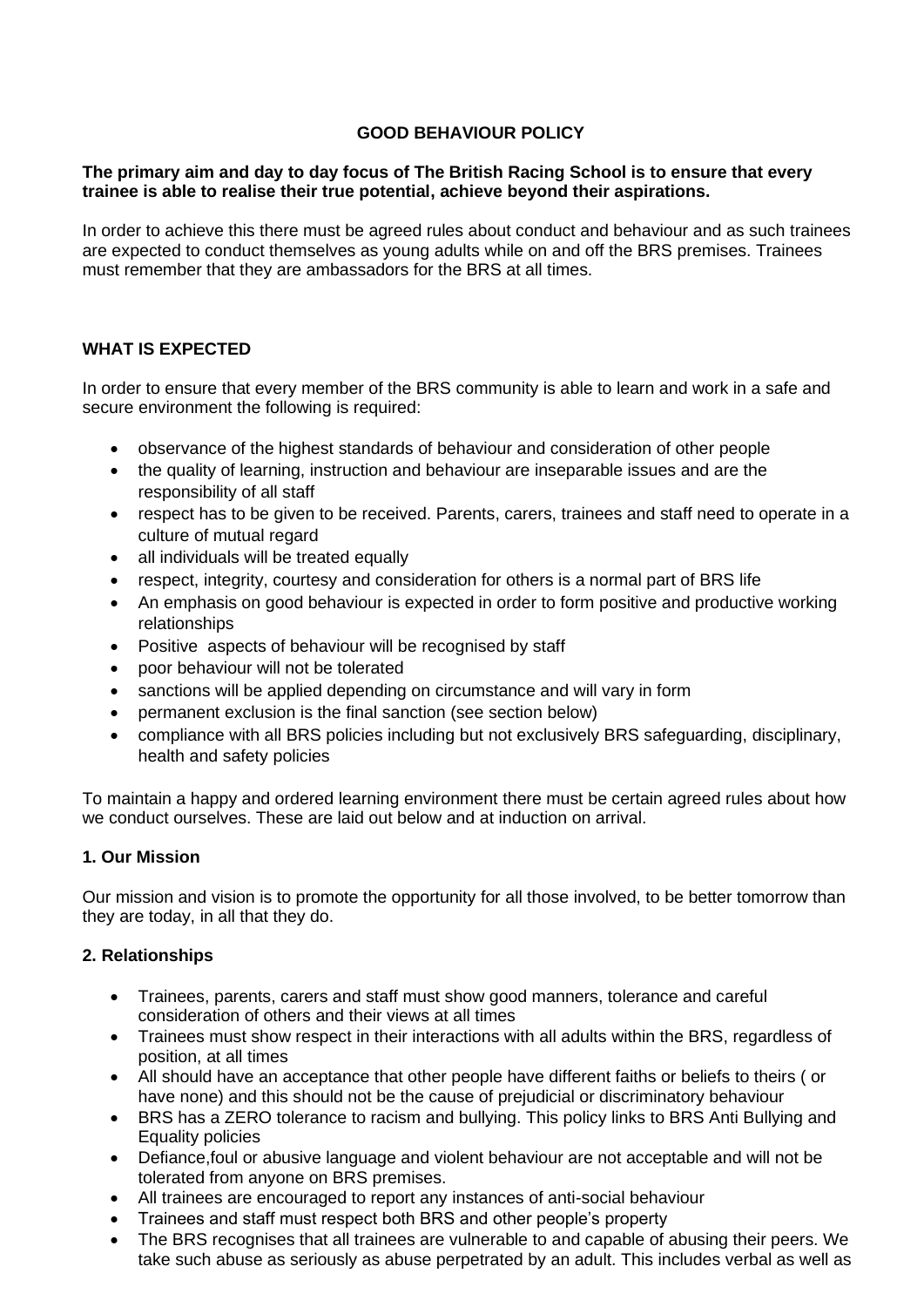physical abuse. Peer on peer abuse will not be tolerated or passed off as part of "banter" or "growing up".

• We are committed to a whole school approach to ensure the prevention, early identification and appropriate management of peer on peer abuse within our school and beyond. In cases where peer on peer abuse is identified we will follow our safeguarding procedures, taking a contextual approach to support all trainees who have been affected by the situation. (Peer on Peer Abuse Policy)

# **3. The Training**

- Trainees must attend all lessons and activities
- Trainees must follow BRS and lesson rules and the focus on good behaviour will promote a positive learning environment
- Trainees should not leave a lesson (or the yard) unless given permission by a member of staff
- Trainees can discuss any issues that may arise with any staff member. Trainees need to be aware that these discussions cannot always be held in confidence.
- Trainees should complete all assignments in a timely fashion
- Trainees must remember that they are ambassadors for the BRS at all times
- Trainees are expected to conduct themselves as young adults while on and off the BRS premises. Disrespect to staff, other trainees, visitors, property and horses will not be tolerated.

# **4. The Environment**

- The BRS wants to provide a safe and pleasant working environment as possible and it is everyone's responsibility to look after our surroundings
- Trainees must help keep the hostel tidy and are also responsible for the cleanliness and tidying of their own rooms
- Trainees are encouraged to use the recycling and general waste bins provided
- The patio area outside of the hostel common room is the only area where trainees are permitted to smoke. There is a strict no smoking policy in all other areas of the hostel including bedrooms. There is also a strict no smoking policy in all equestrian areas and buildings and facilities.
- Trainees must move around the school in a quiet and orderly fashion and follow the directional arrows in the corridors
- Mobile phone use is limited to free time so phones are not allowed in the yard or evening classes. To promote social interaction they not allowed in the dining room.

# **5. Out of Bounds Area**

Out of Bounds Areas are clearly defined to trainees on the both the yard and hostel induction briefing. Trainees are to comply with these restrictions and are only allowed access under direct supervision of a member of staff to:

- Bedrooms of other trainees
- Kitchen
- Hitchin's Wing
- Newmarket Technology Centre, Sir Gordon Richards Room, Hong Kong Room, Godolphin Room and Study
- Moller training Theatre
- Jim Joel House
- Peter O'Sullevan House and gym
- BRS staff offices and the training office
- Trainees may use the outdoor space for fitness training but are required to inform the hostel supervisor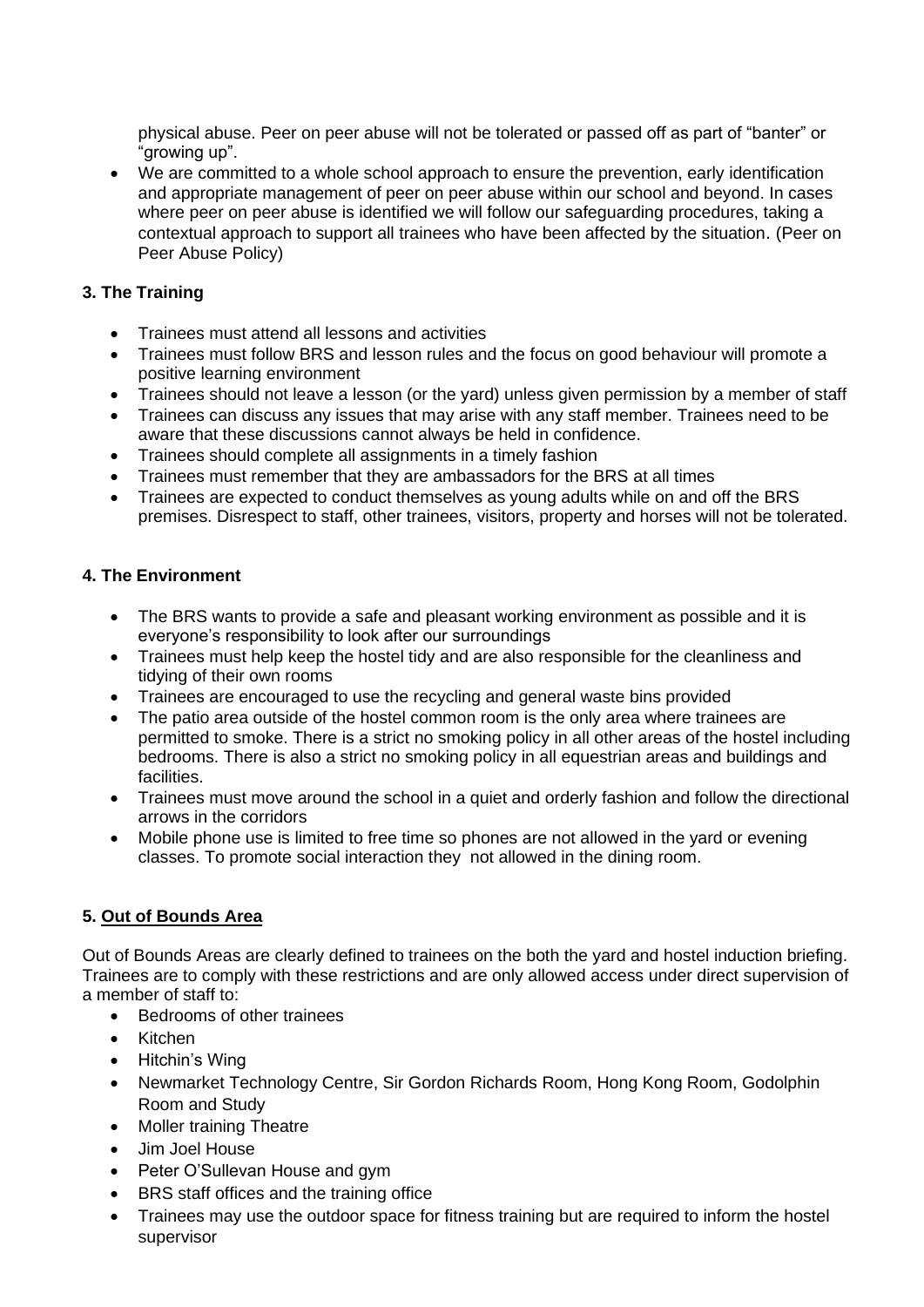# **6. Horse Welfare**

Trainees are expected to conduct the highest horse welfare standards. The majority of horses on the premises are ex-racehorses loaned to or purchased by owners. The school and the trainees must uphold the highest standards of care. Trainees will not reprimand horses. These standards will be explained fully by yard instructors

# **DISCIPLINARY PROCEDURES**

The BRS operates a three-tier disciplinary procedure. Misconduct requiring disciplinary actions are categorised as minor, serious or very serious.

#### Minor Misconduct

Incidents such as untidiness, bad time keeping or poor standards in the yard will be classed as minor misconduct. A verbal warning by a member of staff will be delivered in such instances. Repeated incidents of a minor nature will result in a formal warning by the course instructor/Quality Assurance manager and/or hostel manager and a note made on the weekly report. If a trainee receives three formal warnings they will go onto the seven-day assessment procedure [see below].

#### Serious or Persistent Misconduct

Incidents such as being out of bounds, insubordination, rudeness as well as serious displays of bad behaviour will result in an immediate formal warning. If a trainee receives three formal warnings they will go onto the seven-day assessment procedure [see below].

#### Very Serious Misconduct

Misconduct incidents classified as very serious will result in the trainee being asked to leave the training programme and be permanently excluded. Incidents detailed above such as those involving alcohol, drugs, illegal substances, sexual misconduct and horse welfare oi other very serious incidents or wilful disregard for the rules will normally be classed under this heading. Behaviour which is considered disruptive, unacceptable and to the detriment of other trainees to the extent that continuing with the training programme at the BRS is regarded as impossible will result in the trainee being asked to leave.

# **SEVEN DAY ASSESSMENT**

Where a trainee receives three formal warnings they will be placed onto a seven-day assessment. They will be placed on to this by a member of the Senior Management Team who will explain what is required to it and the implications of not doing so. Parent/guardian[s] will be notified if a trainee is placed on a seven-day assessment.

A seven-day assessment requires the trainee to do everything to standard and on time. They must demonstrate impeccable behaviour throughout the seven days. The purpose of the assessment is to provide the trainee with a final opportunity with persistent poor standards and/or behaviours to demonstrate that they do wish to remain on the training programme. Trainees will be monitored throughout the seven-day period. On the seventh day the trainee will be told whether or not they have achieved the required standards and/or behaviours. If the trainee passes they will continue on the course with a "clean slate". If the trainee does not pass they will be asked to leave. Parent/guardian[s] will be informed of the decision.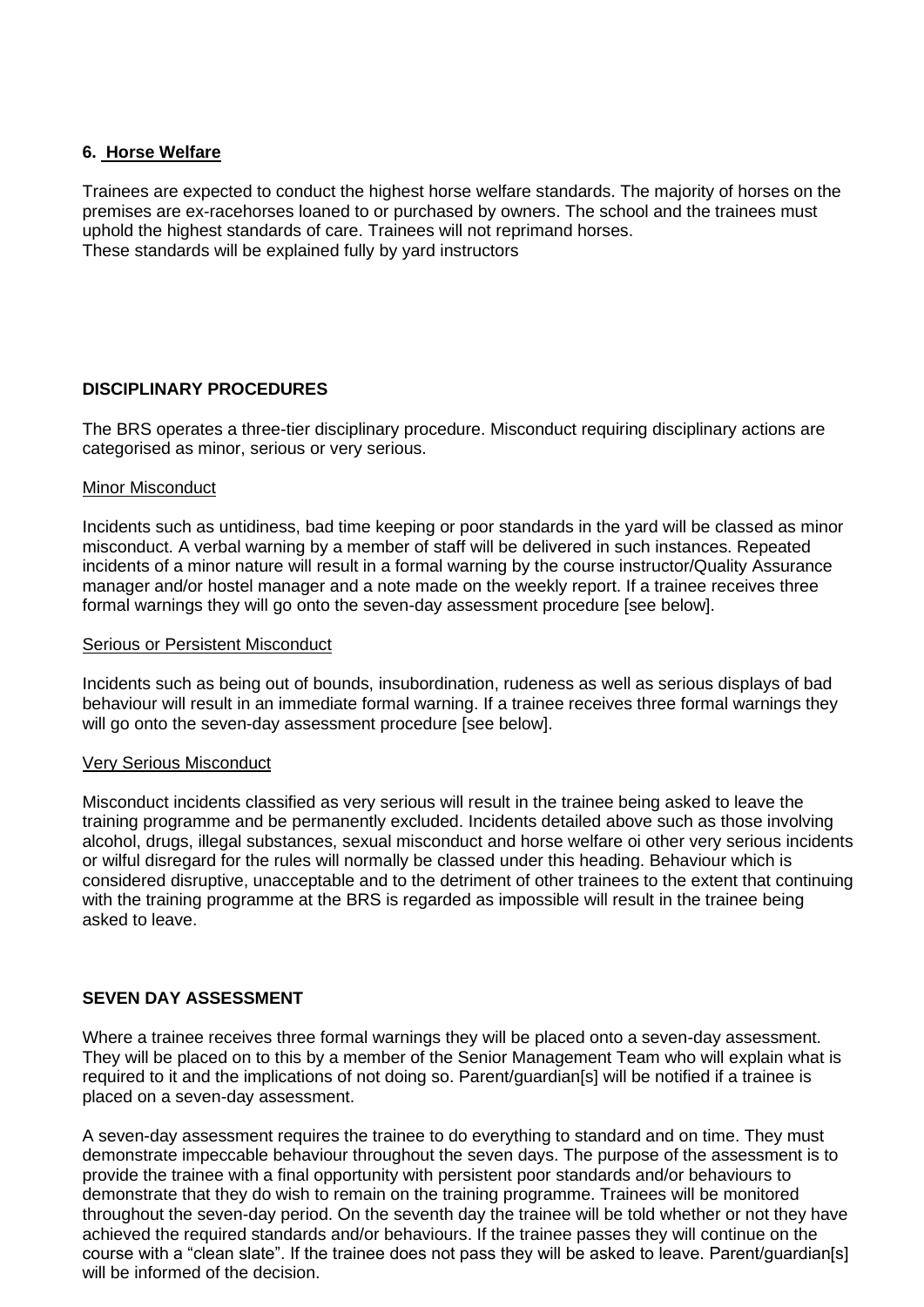# **PERMANENT EXCLUSION**

This policy outlines the BRS' approach to exclusions in line with statutory guidance. It aims to set forth rights and responsibilities around exclusion and the appeals procedure with clarity and brevity to ensure all exclusion proceedings at BRS are conducted in a fair and just manner, with appropriate notice to all, full participation of all parties within clear timelines to ensure a fair outcome. Permanent exclusion will only be used as a last resort or in serious breaches or rules.

Exclusions must be reported in the Chief Executive's brief at quarterly Trustee meetings At exclusion parent/guardian[s] must be informed of their right to make representation of the Board of Trustees. Pupils over the age of 18 have to be informed and have the right to appeal on their own behalf. Pursuant to the Duty of Care placed on schools to ensure the welfare of pupils,

parent/guardian[s] must be advised of an exclusion prior to the pupil being sent off-site. Satisfactory arrangements for the collection of the child must be made.

The BRS maintains standard letters for notifying parents of exclusions and an explanatory note to accompany the letter setting forth their right of appeal.

# **BEHAVIOURS LEADING TO PERMANENT EXCLUSION**

# Alcohol and Drugs

Alcohol is not permitted on the premises. For the avoidance of doubt this means on the grounds, in the hostel, in individual bedrooms etc. This rule applies equally to those over 18 years of age. Any incidence involving alcohol will be subject to disciplinary procedure and the trainee should expect to be asked to leave.

Drugs and other illegal substances are not permitted on the premises. Any trainee found to be under the influence of non-prescribed drugs, legal highs or other illegal substances will be subject to disciplinary procedures and the trainee should expect to be asked to leave.

# Sexual misconduct

The BRS ethos is one of respect. Trainees must be aware that sexual violence and sexual harassment is always wrong and will not be tolerated. Sexual harassment is unwanted conduct of a sexual nature that can occur in person and online. It is likely to violate a trainees' dignity and/or make them feel intimated, degraded or humiliated and/or create a hostile, offensive or sexualised environment. This can include:

- Sexual comments and remarks about appearance
- Sexual jokes or taunting
- Physical behaviour
- Online sexual harassment

Sexual harassment creates an atmosphere, that if not challenged can normalise inappropriate behaviours leading to an environment that may lead to sexual violence. Anyone found in breach of this rule should expect to be asked to leave.

# Contravention of No Smoking rules above

Major breach of horse welfare

Some out of bounds areas (see those in Section 5 above)

Failure to pass a seven day assessment